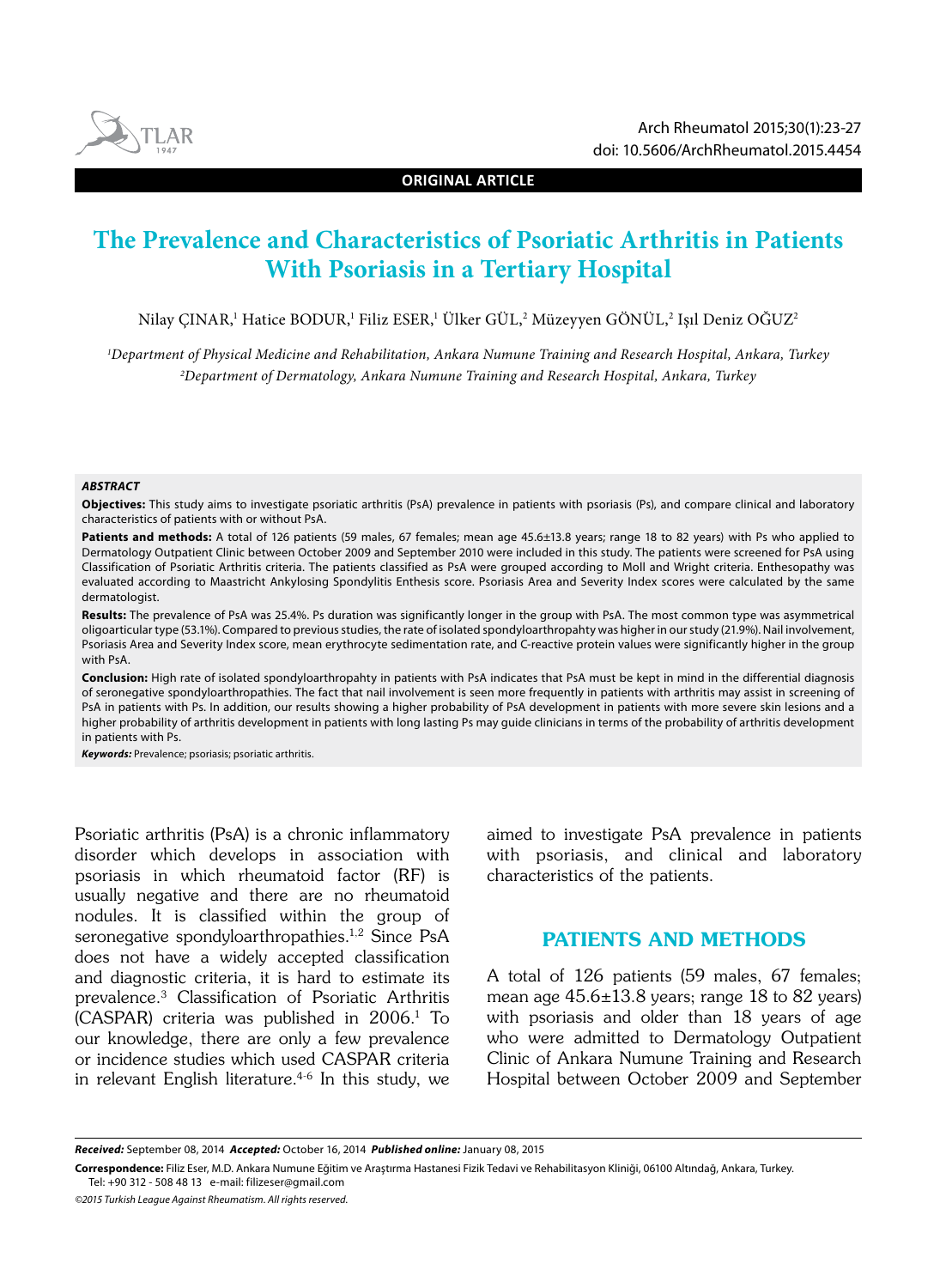2010 were included. The protocol of this study was approved by the Local Ethic Committee of Ankara Numune Training and Research Hospital. All of the participants were informed about treatment procedure and their signed informed consents were obtained. Patients were screened for PsA using CASPAR criteria.7 The patients were also evaluated by a physiatrist of our clinic. Age, gender, psoriasis duration and arthritis duration of the patients as well as nail involvement and presence of dactylitis were noted. Peripheral joints and spine of the patients were examined in detail. Examination of 13 sensitive points was performed to diagnose enthesopathy according to Maastricht Ankylosing Spondylitis Enthesis Score.8 PsA patients were grouped into five subtypes according to Moll and Wright criteria.<sup>2</sup> The Psoriasis Area and Severity Index (PASI) scores of the patients were calculated by the same dermatologist.<sup>9,10</sup> The patients were grouped according to their PASI scores as follows: <3: mild; 3-15: moderate; and >15: severe psoriasis. Blood samples were obtained from all patients to measure erythrocyte sedimentation rate (ESR), C-reactive protein (CRP), and RF using turbidimetric method. In those patients with inflammatory back pain, radiological assessments including X-ray or magnetic resonance imaging of sacroiliac joints were performed.

## Statistical analysis

The statistical analysis of data was performed using SPSS for Windows version 11.5 package program (SPSS Inc., Chicago, IL, USA). The normality of continuous variables was analyzed using Shapiro Wilk test. The descriptive statistics were presented as mean ± standard deviation or median [minimum (min.)-maximum (max.)] for continuous variables, and as the number of

the cases and (%) for categorical variables. The significance of difference between the means of the groups was investigated using Student's t test while the significance of the difference between the medians was investigated using Mann-Whitney U test. Categorical variables were analyzed using Pearson's Chi-square test. P<0.05 was considered as statistically significant.

## RESULTS

Thirty-two patients (25.4%) had PsA according to CASPAR classification criteria.<sup>1</sup> The demographic characteristics of the patients are summarized in Table 1. The duration of psoriasis was longer in arthritis  $(+)$  group (p<0.05).

The onset time of psoriasis and PsA were investigated. Arthritis and psoriasis which started within one year was regarded as simultaneous onset. Arthritis started before psoriatic lesions in three (9.4%) of 32 patients, simultaneously with psoriasis in one patient (3.1%), and after psoriatic skin lesions in 28 patients (87.5%).

According to Moll and Wright criteria, some patients with PsA were included in more than one subgroup (Table 2). Most common types were asymmetrical oligoarticular type (53.1%) and spondylitis type (43.8%). There was no difference with respect to gender when 14 patients (8 males, 6 females) with spondylitis were compared to 18 patients (10 males, 8 females) without spondylitis (p>0.05). Sacroiliitis was detected in 12 patients (37.5%). Sacroiliitis was detected with anteroposterior pelvic X-ray in six patients (50%) and magnetic resonance imaging in the other six patients (50%). Dactylitis was detected in seven patients (21.9%) and enthesopathy in 20 patients

|                                    | Arthritis $(-)$ group $(n=94)$ |                 | Arthritis $(+)$ group $(n=32)$ |                   |                  |
|------------------------------------|--------------------------------|-----------------|--------------------------------|-------------------|------------------|
|                                    | n                              | $Mean \pm SD$   | n                              | $Mean \pm SD$     | $\boldsymbol{p}$ |
| Age                                |                                | $45.9 \pm 14.1$ |                                | $44.8 \pm 13.2$   | 0.688            |
| Gender                             |                                |                 |                                |                   | 0.216            |
| Female                             | 53                             |                 | 14                             |                   |                  |
| Male                               | 41                             |                 | 18                             |                   |                  |
| Duration of psoriasis (months)     |                                | $121.9+97.7$    |                                | $205.4 \pm 199.4$ | 0.046            |
| PsA duration of psoriasis (months) |                                |                 |                                | $51\pm76.2$       |                  |
| Onset age of PsA                   |                                |                 |                                | $40.5 \pm 12.3$   |                  |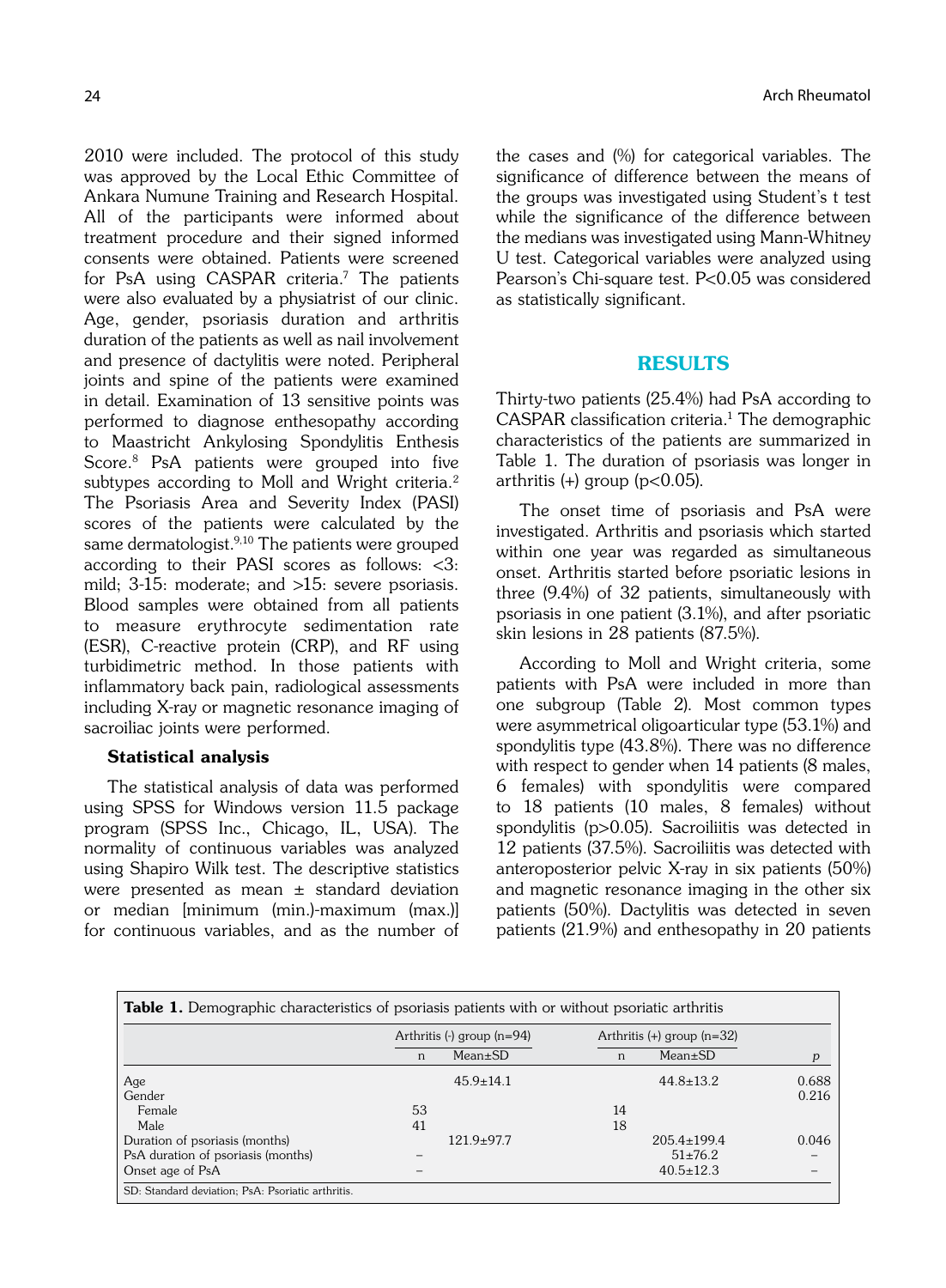| <b>Table 2.</b> Distribution of patients with psoriatic arthritis<br>according to Moll and Wright criteria |    |               |  |  |  |  |  |
|------------------------------------------------------------------------------------------------------------|----|---------------|--|--|--|--|--|
| Types                                                                                                      | n  | $\frac{0}{0}$ |  |  |  |  |  |
| Spondylitis                                                                                                |    | 219           |  |  |  |  |  |
| Distal interphalangeal joint involvement                                                                   | 2  | 63            |  |  |  |  |  |
| Asymmetrical oligoarthritis                                                                                | 11 | 34.4          |  |  |  |  |  |
| Symmetrical polyarthritis                                                                                  | 4  | 12.5          |  |  |  |  |  |
| Arthritis mutilans                                                                                         |    | 31            |  |  |  |  |  |
| Spondylitis and asymmetrical oligoarthritis                                                                | 6  | 18.8          |  |  |  |  |  |
| Spondylitis and arthritis mutilans                                                                         |    | 3.1           |  |  |  |  |  |
| Total                                                                                                      | 32 | 100.0         |  |  |  |  |  |

(62.5%). The mean Maastricht Ankylosing Spondylitis Enthesis score was 6.4±2.2.

There were 65 patients (51.6%) with nail involvement. While 42 (44.7%) of these patients were in arthritis (-) group, 23 (71.9%) were in arthritis  $(+)$  group ( $p<0.01$ ) (Table 3). Laboratory results revealed that ESR and CRP levels were higher in arthritis (+) group than in arthritis (-) group (both p values <0.01).

The mean PASI score was higher in arthritis (+) group than in arthritis (-) group ( $p<0.05$ ). No statistically significant difference was detected when the groups were compared according to the severity of the PASI scores (Table 3).

### **DISCUSSION**

In several studies the prevalence of PsA in patients with psoriasis was 42% with Moll and Wright criteria,<sup>11</sup> 7.7%<sup>12</sup> and 9.1%<sup>13</sup> with European Spondylarthropathy Study Group classification criteria, and 13.8% with CASPAR.4 Maldonado

Ficco et al.<sup>6</sup> reported the prevalence of PsA according to CASPAR criteria, Assessment of SpondyloArthritis International Society peripheral and axial spondyloarthropahty criteria, and New York criteria for ankylosing spondylitis. The first 100 patients consecutively attending a psoriasis dermatology clinic were assessed. Seventeen patients had peripheral arthritis as follows: nine mono/oligoarticular and eight polyarthritis. Seventeen percent of patients fulfilled CASPAR and Assessment of SpondyloArthritis International Society peripheral criteria, 6% New York, and 5% Assessment of Spondylo Arthritis International Society axial criteria. Kumar et al.<sup>5</sup> reported the prevalence of PsA according to CASPAR criteria as 8.7% in 1,149 psoriasis patients. Various prevalence in the literature may be related to the number of the patients included in the studies and the differences of the classification criteria employed in the diagnosis of PsA. For instance, a study using Moll and Wright criteria<sup>11</sup> showed higher prevalence. This may be associated with regional difference or classification criteria. In addition, the differences in the patient populations included in the studies may play role on the outcomes. For example, studies including patients with severe symptoms reported high prevalence.

There are conflicting results about the relationship of psoriasis duration and development of PsA. Wilson et al.<sup>14</sup> reported that calendar year was not related to risk of PsA development. On the other hand, Gladman et al.<sup>15</sup> reported that development of deforming arthritis such as arthritis multilans was related with early onset of psoriasis. In our study, we found that duration of psoriasis was significantly longer in arthritis (+)

Table 3. Nail involvement, Psoriasis Area and Severity Index scores and laboratory results of patients with or without arthritis

|                                         | n   | $\%$         | Median | Min.-Max.    | n              | $\%$ | Median | Min.-Max.    | p      |
|-----------------------------------------|-----|--------------|--------|--------------|----------------|------|--------|--------------|--------|
| Nail involvement                        | 42  | 44.7         |        |              | 23             | 71.9 |        |              | 0.008  |
| Psoriasis Area and Severity Index       |     |              | 2.8    | $0.3 - 30.0$ |                |      | 3.6    | $0.8 - 37.7$ | 0.032  |
| Psoriasis Area and Severity Index grade |     |              |        |              |                |      |        |              | 0.125  |
| Mild                                    | 56  | 59.6         |        |              | 13             | 40.6 |        |              |        |
| Moderate                                | 31  | 33.0         |        |              | 17             | 53.1 |        |              |        |
| Severe                                  |     | 7.4          |        |              | $\overline{2}$ | 6.3  |        |              |        |
| Erythrocyte sedimentation rate (mm/h)   |     |              | 16.5   | $1-94$       |                |      | 21.5   | 10-85        | < 0.01 |
| C-reactive protein $(mg/dL)$            | 0.5 | $0.2 - 13.4$ |        |              |                |      | 0.8    | $0.5 - 20$   | < 0.01 |
| Min.: Minimum; Max.: Maximum.           |     |              |        |              |                |      |        |              |        |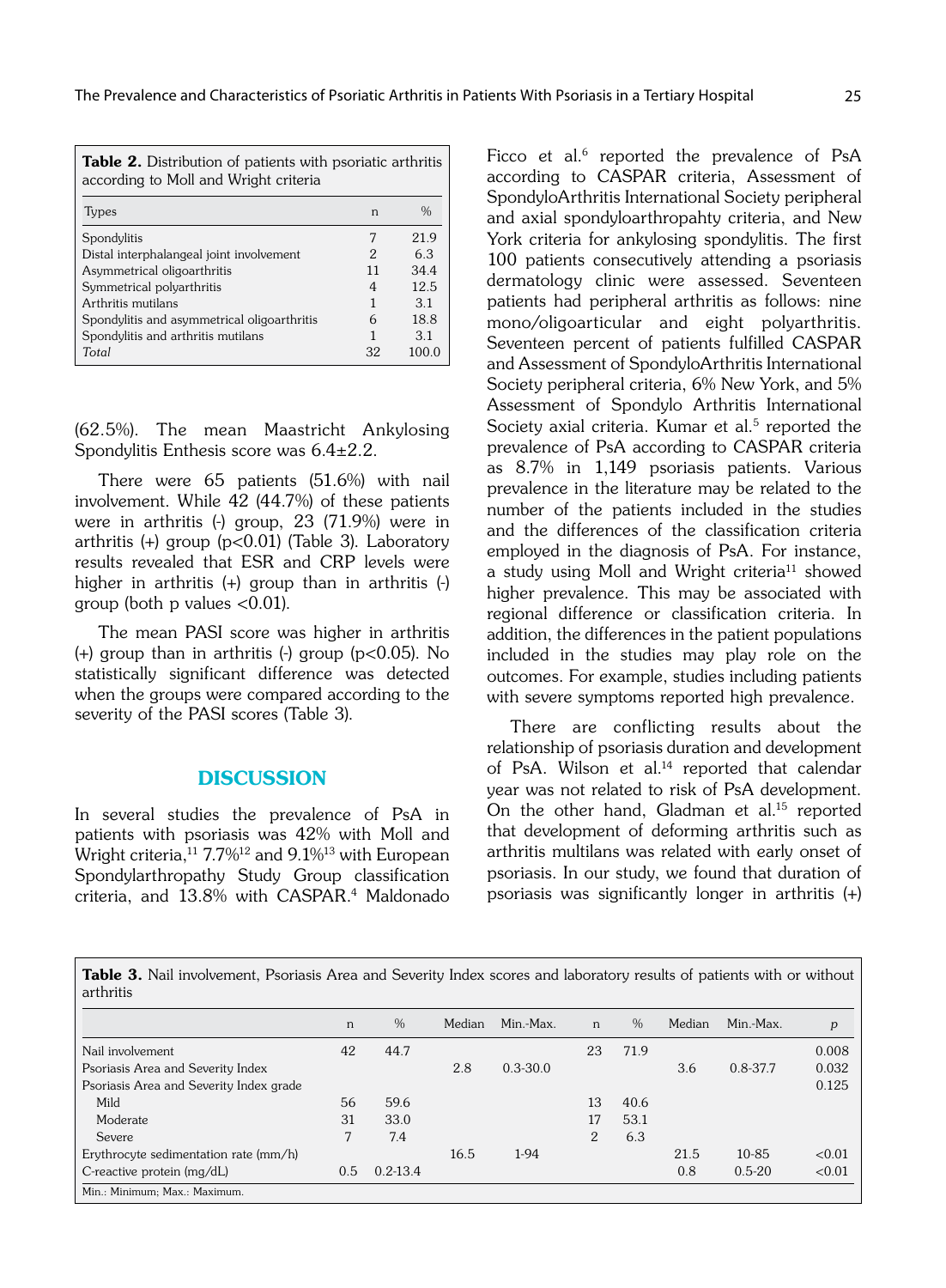group and the probability of PsA development was higher in patients with long lasting psoriasis.

Although some studies indicate that males and females were affected equally by PsA,4,13 some series report a female predominance<sup>12</sup> while others report a male predominance.15 In our series, the frequency of arthritis was higher in males, although not statistically significant.

Our classification of PsA according to Moll and Wright criteria revealed that the oligoarticular type was more common<sup>2,16,17</sup> whereas other studies demonstrated that polyarticular type was the most common, $15$  or found similar prevalence for oligoarthritis and polyarthritis.18

We detected spondylitis in 43.8% and isolated spondylitis in 21.9% of the patients. These ratios were higher than the ones previously reported in the literature. The spondylitis of PsA is uncommon as a predominant feature, and accounts for only approximately 5% of the cases.<sup>19</sup> However, spondylitis was reported as 20-40% in patients with PsA after careful clinical and radiological assessments.19 Dactylitis is an important finding of PsA and is reported in between 12-48% of the patients.20-22 In our study, we noted dactylitis in 22% of the patients.

Enthesitis is another important finding of PsA. Some investigators have emphasized that enthesitis is the primary finding of  $PSA^{4,13,23}$ Plantar fascia and the insertion point of Achilles tendon to the heel are the most frequently involved sites.<sup>24</sup> Ibrahim et al.<sup>4</sup> detected enthesitis in 83.3% of their patients while another study from Iran<sup>13</sup> reported this value as 20.7%. We found enthesitis in 62.5% of patients with PsA, and enthesopathy was frequently seen in Achilles tendon.

Psoriasis Area and Severity Index is a widely accepted psoriasis evaluation index used as an outcome measure.10 Although some studies indicated more severe skin lesions in patients with PsA,13 other studies reported lesions and joint involvement.23 We detected significantly higher mean PASI scores in patients with PsA.

Nail involvement is more common in patients with PsA and is an important finding that supports diagnosis of PsA.25 While nail involvement is observed in 40-49% of psoriasis patients, it is seen in 57-97% of patients with PsA.3,11,13,22 Nail involvement is common in patients with distal interphalangeal joint involvement.2,9,25 In our study, we detected nail involvement to be 44.7% in arthritis  $\left(\frac{1}{2}\right)$  group and 71.9% in arthritis  $\left(\frac{1}{2}\right)$ group. All patients with distal interphalangeal joint involvement had nail involvement as well.

High ESR and CRP are among the most characteristic laboratory abnormalities in patients with PsA.21,26,27 In our study, we also detected significantly higher ESR and CRP levels in the group with PsA. Although patients with PsA are typically seronegative for RF, in a study RF was positive in 5-9% of the patients.<sup>26</sup> We did not find RF positivity in any of our PsA patients.

In conclusion, the prevalence of PsA was determined as 25.4% in our study. According to Moll and Wright criteria, the most common type was asymmetrical oligoarticular type. Higher isolated spondylitis rate (22%) in our patients with PsA indicates that PsA must be kept in mind in the differential diagnosis of spondylitis, particularly ankylosing spondylitis. In addition, longer duration of psoriasis, and more common nail involvement and severe skin lesions in psoriasis may guide the clinician for the probability of PsA development in these patients.

#### Declaration of conflicting interests

The authors declared no conflicts of interest with respect to the authorship and/or publication of this article.

#### Funding

The authors received no financial support for the research and/or authorship of this article.

## REFERENCES

- 1. Turkiewicz MA, Moreland LW. Psoriatic Arthritis: Current concept on pathogenesis oriented therapeutic options. Arthritis Rheum 2007;56:1051-66.
- 2. Moll JM, Wright V. Psoriatic arthritis. Semin Arthritis Rheum 1973;3:55-78.
- 3. Gladman DD, Antoni C, Mease P, Clegg DO, Nash P. Psoriatic arthritis: epidemiology, clinical features, course and outcome. Ann Rheum Dis 2005;64:14-7.
- 4. Ibrahim G, Waxman R, Helliwell PS. The Prevalence of PsA in people with Ps. Arth and Rheum 2009;61:373-8.
- 5. Kumar R, Sharma A, Dogra S. Prevalence and clinical patterns of psoriatic arthritis in Indian patients with psoriasis. Indian Journal of Dermatology, Veneral and